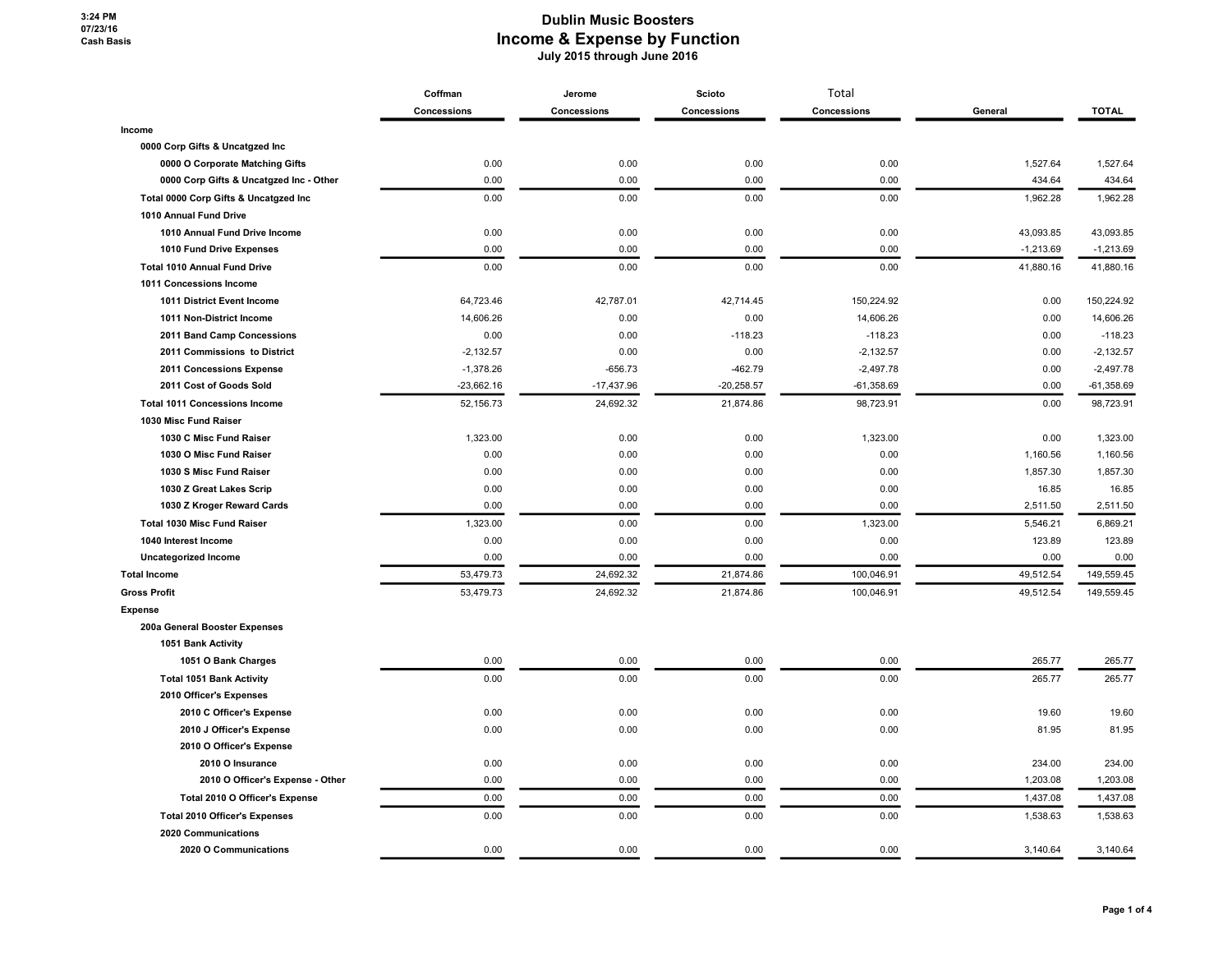|                                              | Coffman            | Jerome      | Scioto      | Total       |           |              |
|----------------------------------------------|--------------------|-------------|-------------|-------------|-----------|--------------|
|                                              | <b>Concessions</b> | Concessions | Concessions | Concessions | General   | <b>TOTAL</b> |
| <b>Total 2020 Communications</b>             | 0.00               | 0.00        | 0.00        | 0.00        | 3,140.64  | 3,140.64     |
| 2030 Memorial Scholarship                    |                    |             |             |             |           |              |
| 2030 C Memorial Scholarship                  | 0.00               | 0.00        | 0.00        | 0.00        | 1,000.00  | 1,000.00     |
| 2030 J Memorial Scholarship                  | 0.00               | 0.00        | 0.00        | 0.00        | 1,000.00  | 1,000.00     |
| 2030 S Memorial Scholarship                  | 0.00               | 0.00        | 0.00        | 0.00        | 100.00    | 100.00       |
| <b>Total 2030 Memorial Scholarship</b>       | 0.00               | 0.00        | 0.00        | 0.00        | 2,100.00  | 2,100.00     |
| <b>Total 200a General Booster Expenses</b>   | 0.00               | 0.00        | 0.00        | 0.00        | 7,045.04  | 7,045.04     |
| 200b Choir, Orchestra & MS                   |                    |             |             |             |           |              |
| 2041 Awards - Vocal HS                       |                    |             |             |             |           |              |
| 2041 C Awards Vocal HS                       | 0.00               | 0.00        | 0.00        | 0.00        | 500.00    | 500.00       |
| 2041 J Awards Vocal HS                       | 0.00               | 0.00        | 0.00        | 0.00        | 1,010.70  | 1,010.70     |
| 2041 S Awards Vocal HS                       | 0.00               | 0.00        | 0.00        | 0.00        | 283.40    | 283.40       |
| Total 2041 Awards - Vocal HS                 | 0.00               | 0.00        | 0.00        | 0.00        | 1,794.10  | 1,794.10     |
| 2050 Elementary Music                        | 0.00               | 0.00        | 0.00        | 0.00        | 1,117.68  | 1,117.68     |
| 2060 Middle School Awards                    | 0.00               | 0.00        | 0.00        | 0.00        | 373.70    | 373.70       |
| 2070 Middle School Music                     | 0.00               | 0.00        | 0.00        | 0.00        | 6,121.36  | 6,121.36     |
| 2090 Clinics Choral                          |                    |             |             |             |           |              |
| 2090 C Clinics Choral                        | 0.00               | 0.00        | 0.00        | 0.00        | 500.00    | 500.00       |
| 2090 J Clinics Choral                        | 0.00               | 0.00        | 0.00        | 0.00        | 330.00    | 330.00       |
| <b>Total 2090 Clinics Choral</b>             | 0.00               | 0.00        | 0.00        | 0.00        | 830.00    | 830.00       |
| 2094 Clinics Orchestra                       |                    |             |             |             |           |              |
| 2094 C Clinics Orchestra                     | 0.00               | 0.00        | 0.00        | 0.00        | 167.74    | 167.74       |
| 2094 S Clinics Orchestra                     | 0.00               | 0.00        | 0.00        | 0.00        | 156.86    | 156.86       |
| <b>Total 2094 Clinics Orchestra</b>          | 0.00               | 0.00        | 0.00        | 0.00        | 324.60    | 324.60       |
| 2100 Choral Accessories                      |                    |             |             |             |           |              |
| 2100 C Choral Accessories                    | 0.00               | 0.00        | 0.00        | 0.00        | 500.00    | 500.00       |
| 2100 J Choral Accessories                    | 0.00               | 0.00        | 0.00        | 0.00        | 92.45     | 92.45        |
| <b>Total 2100 Choral Accessories</b>         | 0.00               | 0.00        | 0.00        | 0.00        | 592.45    | 592.45       |
| 2101 Orchestra Accessories                   |                    |             |             |             |           |              |
| 2101 C Orchestra Accessories                 | 0.00               | 0.00        | 0.00        | 0.00        | 764.90    | 764.90       |
| 2101 J Orchestra Accessories                 | 0.00               | 0.00        | 0.00        | 0.00        | 254.00    | 254.00       |
| <b>Total 2101 Orchestra Accessories</b>      | 0.00               | 0.00        | 0.00        | 0.00        | 1,018.90  | 1,018.90     |
| Total 200b Choir, Orchestra & MS             | 0.00               | 0.00        | 0.00        | 0.00        | 12,172.79 | 12,172.79    |
| 200c HS Band Fixed Exp                       |                    |             |             |             |           |              |
| 2031 Field Cmder Scholarships                |                    |             |             |             |           |              |
| 2031 C Scholarships                          | 0.00               | 0.00        | 0.00        | 0.00        | 840.00    | 840.00       |
| 2031 J Scholarships                          | 0.00               | 0.00        | 0.00        | 0.00        | 800.00    | 800.00       |
| Total 2031 Field Cmder Scholarships          | 0.00               | 0.00        | 0.00        | 0.00        | 1,640.00  | 1,640.00     |
| 2110 Transportation Maintenance              |                    |             |             |             |           |              |
| 2110 C Transportation Maint                  | 0.00               | 0.00        | 0.00        | 0.00        | 23.40     | 23.40        |
| <b>Total 2110 Transportation Maintenance</b> | 0.00               | 0.00        | 0.00        | 0.00        | 23.40     | 23.40        |
| 2120 MarchingBand Show Design                |                    |             |             |             |           |              |
| 2120 C Marching BandShow Design              | 0.00               | 0.00        | 0.00        | 0.00        | 12,500.00 | 12,500.00    |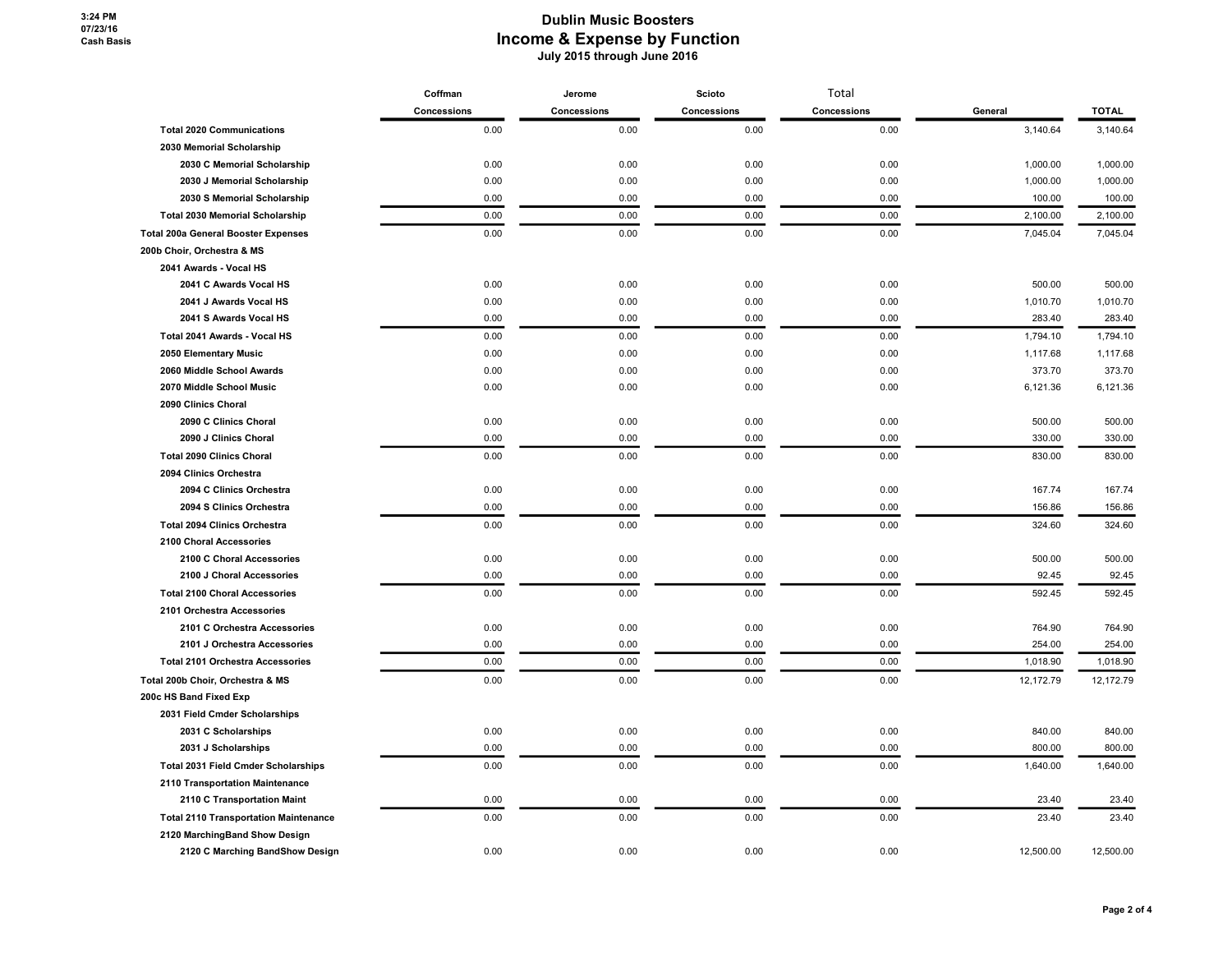|                                             | Coffman     | Jerome      | Scioto      | Total       | General   | <b>TOTAL</b> |
|---------------------------------------------|-------------|-------------|-------------|-------------|-----------|--------------|
|                                             | Concessions | Concessions | Concessions | Concessions |           |              |
| 2120 J Marching BandShow Design             | 0.00        | 0.00        | 0.00        | 0.00        | 6,300.00  | 6,300.00     |
| 2120 S Marching BandShow Design             | 0.00        | 0.00        | 0.00        | 0.00        | 7,444.00  | 7,444.00     |
| <b>Total 2120 MarchingBand Show Design</b>  | 0.00        | 0.00        | 0.00        | 0.00        | 26,244.00 | 26,244.00    |
| Total 200c HS Band Fixed Exp                | 0.00        | 0.00        | 0.00        | 0.00        | 27,907.40 | 27,907.40    |
| 200d Band Variable Expenses                 |             |             |             |             |           |              |
| 2040 Awards - Instrumental HS               |             |             |             |             |           |              |
| 2040 C Awards Instrumental HS               | 0.00        | 0.00        | 0.00        | 0.00        | 3,523.10  | 3,523.10     |
| 2040 J Awards Instrumental HS               | 0.00        | 0.00        | 0.00        | 0.00        | 2,048.80  | 2,048.80     |
| 2040 S Awards Instrumental HS               | 0.00        | 0.00        | 0.00        | 0.00        | 1,344.25  | 1,344.25     |
| Total 2040 Awards - Instrumental HS         | 0.00        | 0.00        | 0.00        | 0.00        | 6,916.15  | 6,916.15     |
| 2080 Repair / Replacement                   |             |             |             |             |           |              |
| 2080 C Repair/Replacement                   | 0.00        | 0.00        | 0.00        | 0.00        | 2,314.09  | 2,314.09     |
| 2080 J Repair/Replacement                   | 0.00        | 0.00        | 0.00        | 0.00        | 1,213.19  | 1,213.19     |
| 2080 S Repair/Replacement                   | 0.00        | 0.00        | 0.00        | 0.00        | 1,008.49  | 1,008.49     |
| Total 2080 Repair / Replacement             | 0.00        | 0.00        | 0.00        | 0.00        | 4,535.77  | 4,535.77     |
| 2081 Percussion                             |             |             |             |             |           |              |
| 2081 C Percussion                           | 0.00        | 0.00        | 0.00        | 0.00        | 2,385.42  | 2,385.42     |
| 2081 J Percussion                           | 0.00        | 0.00        | 0.00        | 0.00        | 2,992.03  | 2,992.03     |
| 2081 S Percussion                           | 0.00        | 0.00        | 0.00        | 0.00        | 1,703.82  | 1,703.82     |
| <b>Total 2081 Percussion</b>                | 0.00        | 0.00        | 0.00        | 0.00        | 7,081.27  | 7,081.27     |
| 2091 Clinics Marching Band                  |             |             |             |             |           |              |
| 2091 C Clinics Marching Band                | 0.00        | 0.00        | 0.00        | 0.00        | 3,025.00  | 3,025.00     |
| 2091 S Clinics Marching Band                | 0.00        | 0.00        | 0.00        | 0.00        | 3,000.00  | 3,000.00     |
| <b>Total 2091 Clinics Marching Band</b>     | 0.00        | 0.00        | 0.00        | 0.00        | 6,025.00  | 6,025.00     |
| 2092 Clinics Flag Corps                     |             |             |             |             |           |              |
| 2092 C Clinics Flag Corps                   | 0.00        | 0.00        | 0.00        | 0.00        | 2,850.00  | 2,850.00     |
| <b>Total 2092 Clinics Flag Corps</b>        | 0.00        | 0.00        | 0.00        | 0.00        | 2,850.00  | 2,850.00     |
| 2093 Clinics Concert Band                   |             |             |             |             |           |              |
| 2093 C Cinics Concert Band                  | 0.00        | 0.00        | 0.00        | 0.00        | 525.00    | 525.00       |
| 2093 J Cinics Concert Band                  | 0.00        | 0.00        | 0.00        | 0.00        | 925.00    | 925.00       |
| 2093 S Cinics Concert Band                  | 0.00        | 0.00        | 0.00        | 0.00        | 550.00    | 550.00       |
| <b>Total 2093 Clinics Concert Band</b>      | 0.00        | 0.00        | 0.00        | 0.00        | 2,000.00  | 2,000.00     |
| 2102 Color Guard Accessories                |             |             |             |             |           |              |
| 2102 C Color Guard Accessories              | 0.00        | 0.00        | 0.00        | 0.00        | 7,582.62  | 7,582.62     |
| 2102 J Color Guard Accessories              | 0.00        | 0.00        | 0.00        | 0.00        | 5,723.25  | 5,723.25     |
| 2102 S Color Guard Accessories              | 0.00        | 0.00        | 0.00        | 0.00        | 5,539.73  | 5,539.73     |
| <b>Total 2102 Color Guard Accessories</b>   | 0.00        | 0.00        | 0.00        | 0.00        | 18,845.60 | 18,845.60    |
| 2103 Marching Band Accessories              |             |             |             |             |           |              |
| 2103 C Marching Accessories                 | 0.00        | 0.00        | 0.00        | 0.00        | 1,597.83  | 1,597.83     |
| 2103 J Marching Accessories                 | 0.00        | 0.00        | 0.00        | 0.00        | 6,162.52  | 6,162.52     |
| <b>Total 2103 Marching Band Accessories</b> | 0.00        | 0.00        | 0.00        | 0.00        | 7,760.35  | 7,760.35     |
| 2140 Show Fees & Misc                       |             |             |             |             |           |              |
| 2140 C Show Fees & Misc                     | 0.00        | 0.00        | 0.00        | 0.00        | 3,276.35  | 3,276.35     |